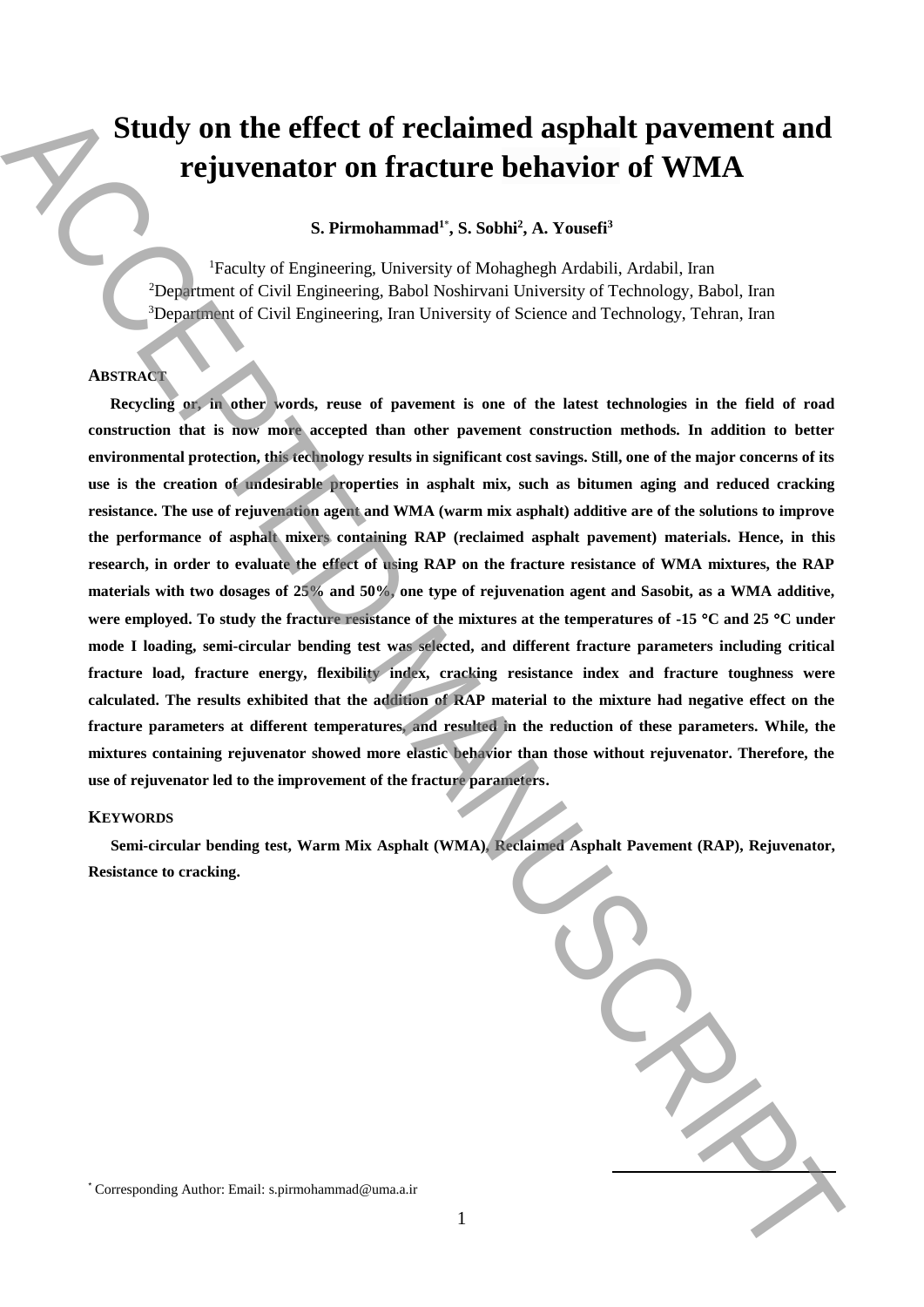## **1. Introduction**

Nowadays, increase of the costs of fuel and materials has led to the use of reclaimed asphalt pavements (RAP) in the preparation of asphalt mixtures. Based on the previous studies, each year, 100 million tons of asphalt concretes are obtained from the damaged pavements and are then discarded. The reuse of these waste materials known as RAP can significantly reduce the production costs of asphalt mixtures [1]. There are limitations in the use of RAP materials in asphalt mixtures, and an amount between 15% and 40% is recommended. Higher usage of RAP materials causes the asphalt mixture more brittle, which reduces its resistance against the cracking [2].

Many investigations in recent years have been performed to explore the fracture behavior of asphalt mixtures (see e.g. [3-8]). This paper investigates the fracture behavior of warm mix asphalt (WMA) mixtures containing RAP and a rejuvenation agent.

## **2. Methodology**

In this research, the fracture behavior of five different mixtures described in Table 1 is investigated. A binder with penetration grade of 60/70 and siliceous aggregates with the nominal maximum aggregate size (NMAS) of 19 mm are used. In addition, all the mixtures contain an air void of 4%. After preparation of the mixtures according to Superpave mix design, the semi-circular bend (SCB) specimens are produced using the gyratory compactor machine. Figure 1 shows the geometry of the SCB specimen. In this research, the thickness *t* of the SCB is considered as 30 mm. Since the fracture tests are performed at two different temperatures of -15°C and 25C, the SCB specimens are conditioned at the mentioned temperatures for 4 hours to have a uniform temperature within the specimens. The fracture tests are then conducted using the three-point bending fixture with a span of 100 mm. During the tests, the cross-head fixture has a displacement rate of 1 mm/min. The loaddisplacement curves are finally recorded from the tests. Five different fracture parameters described below are then calculated. **1.** Interaction of Ref. 2013 and European Control into the parameters of ACCEPTE and the CE second control into the parameters of ACCEPTE and CE second control into the parameters of ACCEPTE and the parameters of ACCEPTE

## a) *Fracture Load (P*cr*)*

This parameter is the maximum load available in the load-displacement curve.

# b) *Fracture Energy (G*f*)*

This parameter is calculated as the area under the loaddisplacement curve.

c) *Flexibility Index (FI)*

This parameter is calculated using the following formula.

$$
FI = 0.01 \times \frac{G_f}{|m|} \tag{1}
$$

where,  $|m|$  is the slope of the post-peak curve at the inflection point.

## d) *Crack Resistance Index (CRI)*

This parameter is defined as follows:

$$
CRI = \frac{G_f}{P_{cr}}\tag{2}
$$

## e) *Fracture Toughness (K*Ic*)*

This parameter is another index for determining resistance of a cracked body against the fracture, and is written as follows:

$$
K_{lc} = \frac{P_{cr}}{2Rt} (\sqrt{\pi a} Y_I)
$$
 (2)

where, *R*, *t* and *a* are the radius, thickness and crack length in the SCB specimen shown in Figure 1. In addition,  $Y_I$  is the geometry factor and its value is taken 4.8 herein [9].

## **Table 1. Asphalt mixtures investigated in this research**





## **3. Discussion and Results**

The results of fracture parameters described above are shown in Figures 2-6. According to Figure 2, the addition of RAP results in increasing the fracture load at 25C. While, its addition leads to reduction of the fracture load at -15°C. Meanwhile, the rejuvenator causes the mixtures to be weakened against the cracking. Based on Figures 3, the addition of RAP leads to reduction of the fracture energy at both temperatures; while, the addition of rejuvenator has a positive effect on this parameter. According to Figures 4-6, the